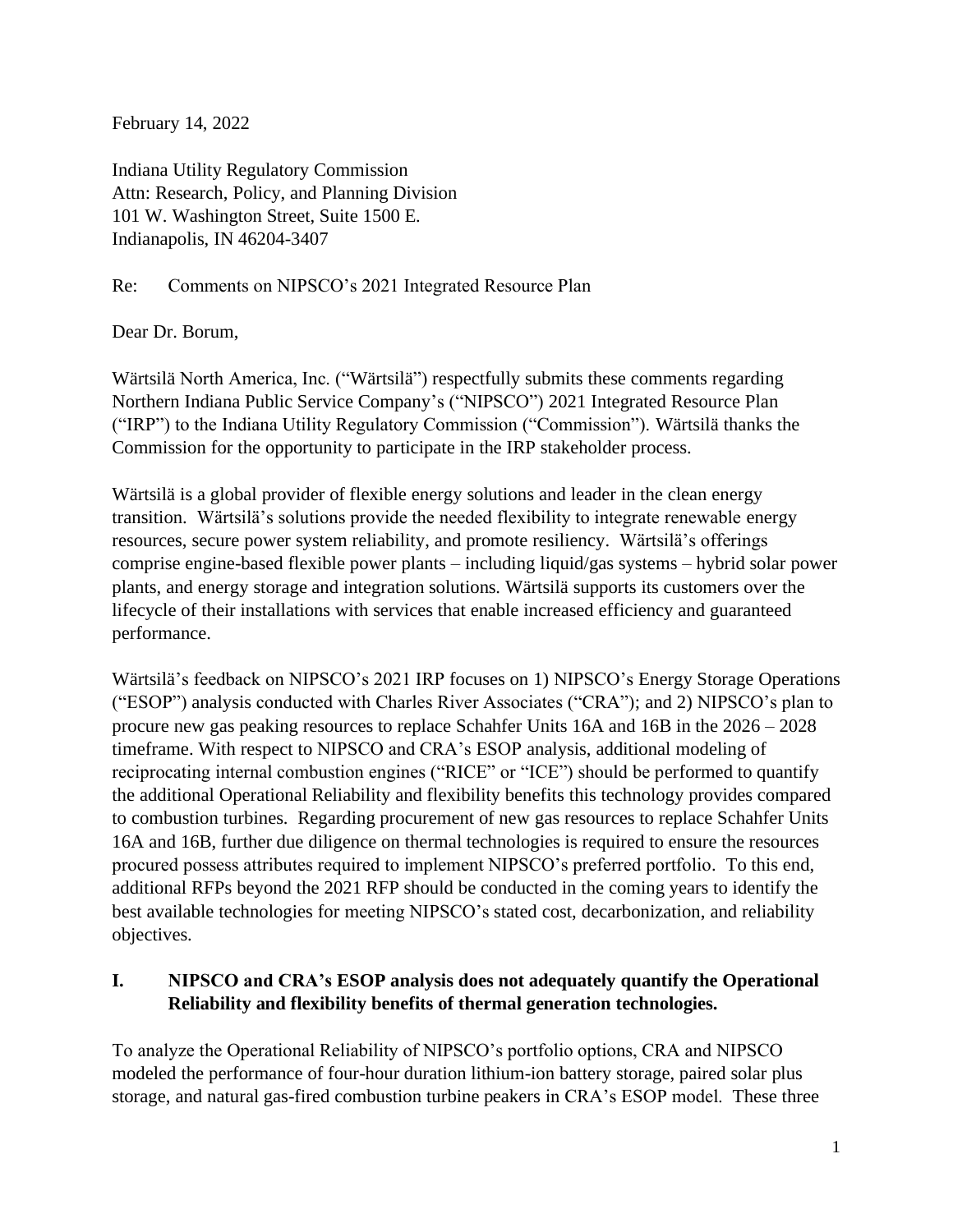resource types were based on individual bids received during the RFP. However, these resources do not fully capture the set of technologies available to address sub-hourly operational constraints and capture value in real-time energy and ancillary service markets. Specifically, reciprocating internal combustion engines ("RICE" or "ICE") were excluded from the analysis. Compared to conventional gas "peaking" units (i.e., combustion turbines), RICE possess superior operational flexibility: the ability to turn on, off, or cycle anywhere between 10–100 percent load within a 5-minute dispatch interval, without incurring start-up costs or adversely impacting efficiency. A summary of the differences in operational flexibility between ICE and open cycle gas turbines ("OCGT") is shown in the following table adopted from the International Renewable Energy Agency ("IRENA").<sup>1</sup>

| Type of point    |                                            | time*<br>Start-up | iso<br>start)<br>욬<br>Start-up<br>(USD/M<br>instant | load<br>Minimum<br>[% Prom] | Efficiency<br>(at 100% load) | Efficiency<br>(at 50% load) | Avg. ramp rate<br>[% Pnom/min] | Minimum<br>uptime | Minimum<br>downtime               |
|------------------|--------------------------------------------|-------------------|-----------------------------------------------------|-----------------------------|------------------------------|-----------------------------|--------------------------------|-------------------|-----------------------------------|
| <b>OCGT</b>      | <b>Average plant</b>                       | $5-11$ min        | $< 1 - 70$                                          | 40-50%                      | 35-39%                       | $27 - 32%$                  | $8 - 12%$                      |                   | 10-30 min $\frac{1}{2}$ 30-60 min |
|                  | Post<br>flexibilisation/<br>advanced plant | $5-10$ min        | $< 1 - 70$                                          | $20 - 50%$                  | 35-39%                       | $27 - 32%$                  | $8 - 15%$                      |                   | 10-30 min : 30-60 min             |
| ICE <sup>c</sup> | <b>Average plant</b>                       | 5 min             | $\leq 1$                                            | 20%<br>(per unit)           | 45-47%                       | $45 - 47%$                  | >100%                          | $< 1$ min         | 5 min                             |
|                  | Post<br>flexibilisation/<br>advanced plant | 2 min             | $\leq 1$                                            | 10%<br>(per unit)           | 45-47%                       | $45 - 47%$                  | >100%                          | $< 1$ min         | 5 min                             |

Table 1 Comparison of flexibility parameters before and after flexibilisation initiatives

Because RICE technology has minimal constraints related to minimum downtimes/runtimes, ramping, and start costs, it can more readily monetize real-time sub-hourly volatility via energy, frequency regulation, and spinning reserves than the combustion turbines modeled in ESOP. The additional value of RICE in the real-time energy and ancillary service markets translates to greater reliability and affordability to NIPSCO customers. To quantify these benefits, NIPSCO should amend its ESOP analysis to include RICE technology.

## II. **In order to maximize the reliability, affordability, and emissions reduction benefits of procurement intended to replace Schahfer Units 16A and 16B, NISPCO should take an "attribute-based" approach rather than a "technology-based" one.**

NIPSCO's Short-Term Action Plan calls for the replacement of Schahfer Units 16A an 16B with up to 300 MW of gas peaking capacity between 2026 – 2028. Throughout its IRP, NIPSCO refers to combustion turbines and "peaking" resources interchangeably.<sup>2</sup> However, combustion turbines are not the only thermal resource available for meeting NIPSCO's peak load and broader reliability needs. As previously mentioned, RICE technology offers greater operational

<sup>&</sup>lt;sup>1</sup> IRENA (2019), *Innovation landscape brief: Flexibility in conventional power plants*, International Renewable Energy Agency, Abu Dhabi, p. 7.

<sup>2</sup> For Example, see p. 134 paragraph 3 of NIPSCO's 2021 IRP.